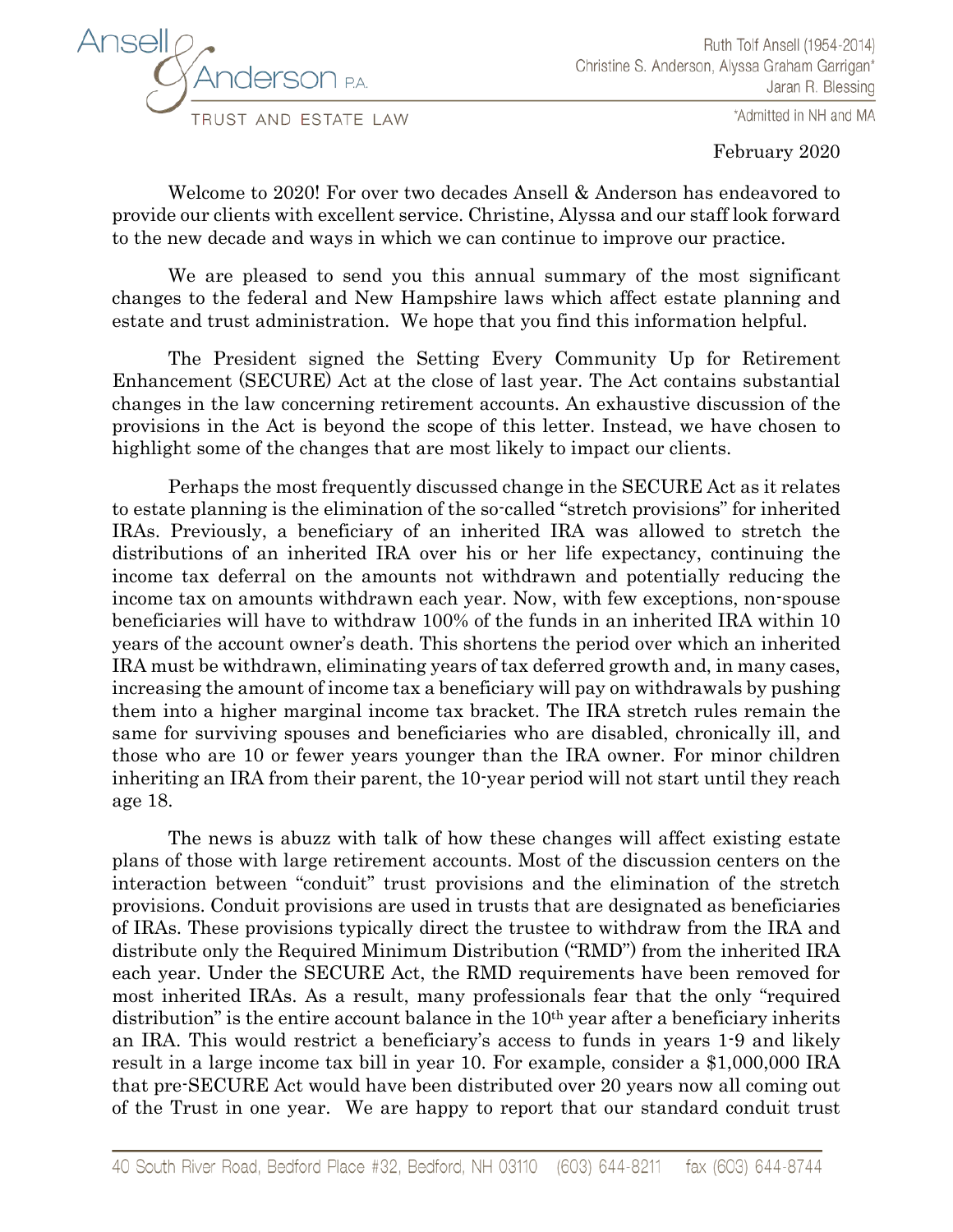language avoids this pitfall by providing trustees with discretion to make payments in excess of the RMD. Therefore, they can decide how much or how little they would like to withdraw in years 1-9. The majority of our clients with trusts designed to be designated as the beneficiary of retirement accounts have our standard conduit language in their trusts, and therefore do not need to rush in and have the documents updated. However, some of our clients with particularly large retirement accounts payable to their trusts may want to consider having us review their plans, particularly if their goal is to avoid large sums being distributed to their beneficiaries in a given year. As always, if you are concerned about your particular situation, we are happy to discuss it with you. For a more detailed analysis of the SECURE Act, view our latest blog article at [www.ansellpa.com.](http://www.ansellpa.com/)

The SECURE Act contains some additional provisions of note. The age an account holder must begin taking RMDs has now been pushed back from 70½ to 72. The law also removes the restriction on contributions to traditional IRAs for individuals over age 70½. The SECURE Act also made a slight adjustment to the rules regarding 529 college savings plans which may now be used to pay off up to \$10,000 of student debt of a beneficiary. Finally, the "Kiddie Tax" rules have reverted to their pre-Tax Cuts and Jobs Act of 2017 status. Unearned income of a minor child is once again taxed as if the child was in his or her parents' marginal tax bracket.

This year, New Hampshire followed the national trend and enacted the Revised Uniform Fiduciary Access to Digital Assets Act (RUFADAA). RUFADAA attempts to modernize the law by anticipating and addressing common issues with the administration of digital assets. "Digital assets" is a term used to define a broad category of intangible property that is increasingly becoming a significant part of modern life. Common examples of digital assets include email accounts, social media accounts and online picture albums. The Act creates more flexibility for those who want to control proliferation or nonproliferation of their digital assets upon their death. RUFADAA also seeks to create a unified system for custodians of digital assets to look to when determining how to proceed with regard to a deceased individual's digital assets. We have updated our documents to address the disposition of digital assets in conjunction with this statute. However, clients with older documents should not feel obligated to update their documents solely on account of these changes.

The New Hampshire legislature also passed a law building on previous legislation that works to prevent the financial exploitation of elderly and vulnerable adults. The law targets the use of powers of attorney to exploit anyone over the age of 65 and other "vulnerable" adults (as defined by New Hampshire law). The law creates an affirmative duty on investment advisors, broker-dealers and other related professionals to report suspected abuse to the New Hampshire Secretary of State and allows them to freeze action on accounts where abuse is suspected. The statute insulates those acting under it from liability, as long as such action was made with reasonable care and in good faith. Financial abuse of elders is a concern for many.